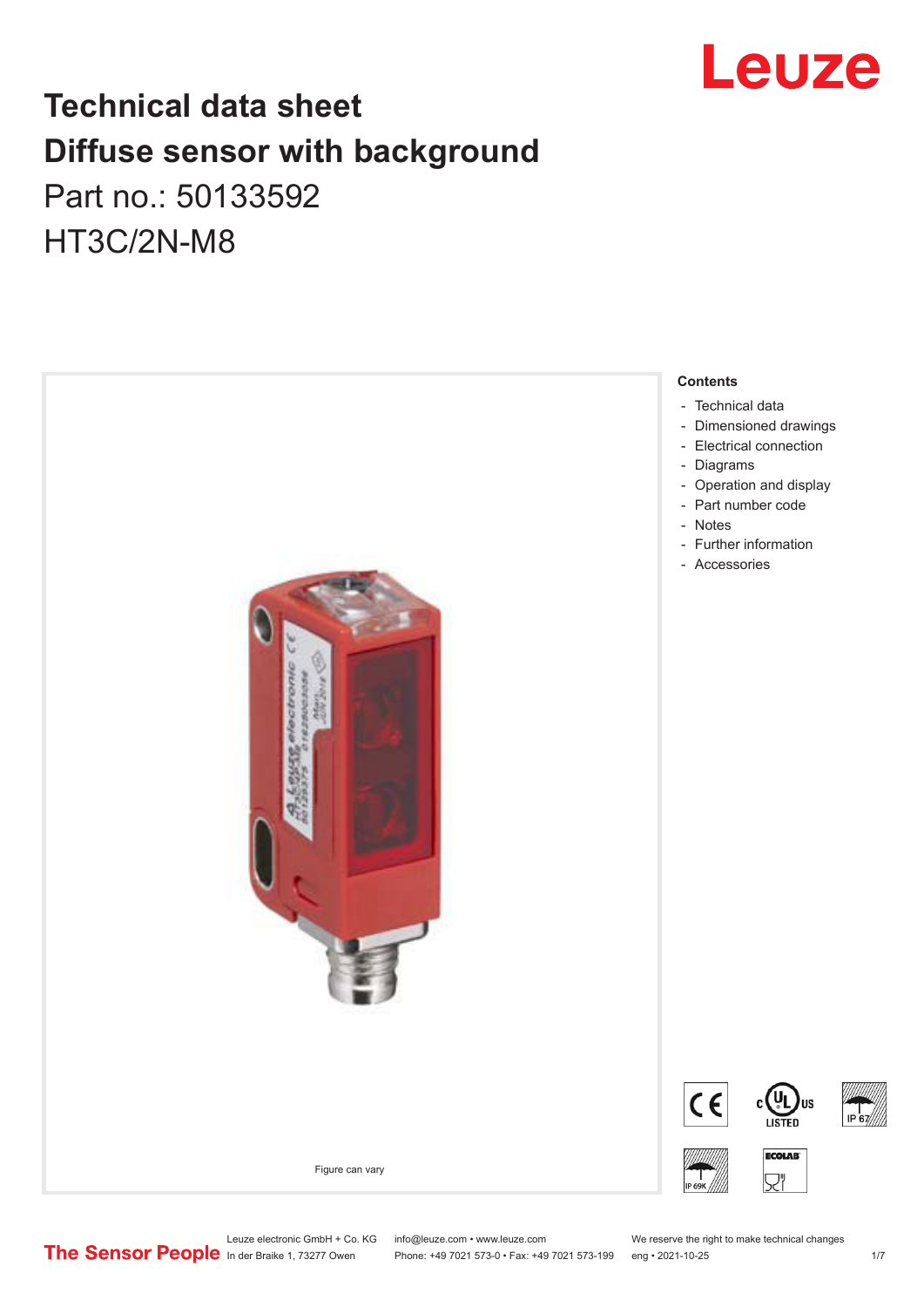# <span id="page-1-0"></span>**Technical data**

## **Basic data**

**Series** 3C **Operating principle** Diffuse reflection principle with back-

## **Optical data**

| <b>Black-white error</b>        | $<$ 10% up to 220 mm                 |
|---------------------------------|--------------------------------------|
| <b>Operating range</b>          | Guaranteed operating range           |
| Operating range, white 90%      | $0.0050.45$ m                        |
| Operating range, gray 18%       | $0.010.34$ m                         |
| Operating range, black 6%       | $0.0150.22$ m                        |
| <b>Operating range limit</b>    | Typical operating range              |
| <b>Operating range limit</b>    | $0.0050.45$ m                        |
| <b>Adjustment range</b>         | $15450$ mm                           |
| Beam path                       | Focused                              |
| Light source                    | LED, Red                             |
| Wavelength                      | 633 nm                               |
| <b>Transmitted-signal shape</b> | Pulsed                               |
| LED group                       | Exempt group (in acc. with EN 62471) |
| Type of light spot geometry     | square                               |
| <b>Focus</b>                    | Fixed                                |
| <b>Focal distance</b>           | 200 mm                               |

## **Electrical data**

**Protective circuit** Polarity reversal protection

Short circuit protected

ground suppression

| Performance data              |                                     |
|-------------------------------|-------------------------------------|
| Supply voltage U <sub>n</sub> | 10  30 V, DC, Incl. residual ripple |
| Residual ripple               | $0 15 \%$ , From $U_{p}$            |
| Open-circuit current          | $015$ mA                            |
|                               |                                     |

#### **Outputs**

**Number of digital switching outputs** 2 Piece(s)

| <b>Switching outputs</b> |                                   |
|--------------------------|-----------------------------------|
| Voltage type             | DC                                |
| Switching current, max.  | 100 mA                            |
| Switching voltage        | high: $\geq$ (U <sub>p</sub> -2V) |
|                          | Low: ≤2 $V$                       |

| <b>Switching output 1</b>  |                     |
|----------------------------|---------------------|
| <b>Assignment</b>          | Connection 1, pin 4 |
| <b>Switching element</b>   | Transistor, NPN     |
| <b>Switching principle</b> | Light switching     |
| <b>Switching output 2</b>  |                     |

**Assignment** Connection 1, pin 2 **Switching element** Transistor, NPN **Switching principle** Dark switching

### **Timing**

| <b>Switching frequency</b> | 1.000 Hz         |
|----------------------------|------------------|
| <b>Response time</b>       | $0.5$ ms         |
| <b>Readiness delay</b>     | $300 \text{ ms}$ |
| <b>Response jitter</b>     | $166$ us         |

| <b>Connection 1</b>       |                |
|---------------------------|----------------|
| <b>Function</b>           | Signal OUT     |
|                           | Voltage supply |
| <b>Type of connection</b> | Connector      |
| <b>Thread size</b>        | M <sub>8</sub> |
| <b>Type</b>               | Male           |
| <b>Material</b>           | Metal          |
| No. of pins               | 4 -pin         |

## **Mechanical data**

| Dimension (W x H x L)             | 11.4 mm x 34.2 mm x 18.3 mm  |
|-----------------------------------|------------------------------|
| <b>Housing material</b>           | Plastic                      |
| <b>Plastic housing</b>            | PC-ABS                       |
| Lens cover material               | Plastic / PMMA               |
| Net weight                        | 10 q                         |
| <b>Housing color</b>              | Red                          |
| <b>Type of fastening</b>          | Through-hole mounting        |
|                                   | Via optional mounting device |
| <b>Compatibility of materials</b> | <b>ECOLAB</b>                |

### **Operation and display**

| Type of display                     | I FD.                   |
|-------------------------------------|-------------------------|
| <b>Number of LEDs</b>               | 2 Piece(s)              |
| <b>Operational controls</b>         | Multiturn potentiometer |
| Function of the operational control | Range adjustment        |

### **Environmental data**

| Ambient temperature, operation | -40  60 °C |
|--------------------------------|------------|
| Ambient temperature, storage   | -40  70 °C |

### **Certifications**

| Degree of protection     | IP 67         |
|--------------------------|---------------|
|                          | IP 69K        |
| <b>Protection class</b>  | Ш             |
| <b>Certifications</b>    | c UL US       |
| <b>Standards applied</b> | IEC 60947-5-2 |
|                          |               |

### **Classification**

| <b>Customs tariff number</b> | 85365019 |
|------------------------------|----------|
| eCl@ss 5.1.4                 | 27270904 |
| $eC/\omega$ ss 8.0           | 27270904 |
| eCl@ss 9.0                   | 27270904 |
| eCl@ss 10.0                  | 27270904 |
| eCl@ss 11.0                  | 27270904 |
| <b>ETIM 5.0</b>              | EC002719 |
| <b>ETIM 6.0</b>              | EC002719 |
| <b>ETIM 7.0</b>              | EC002719 |

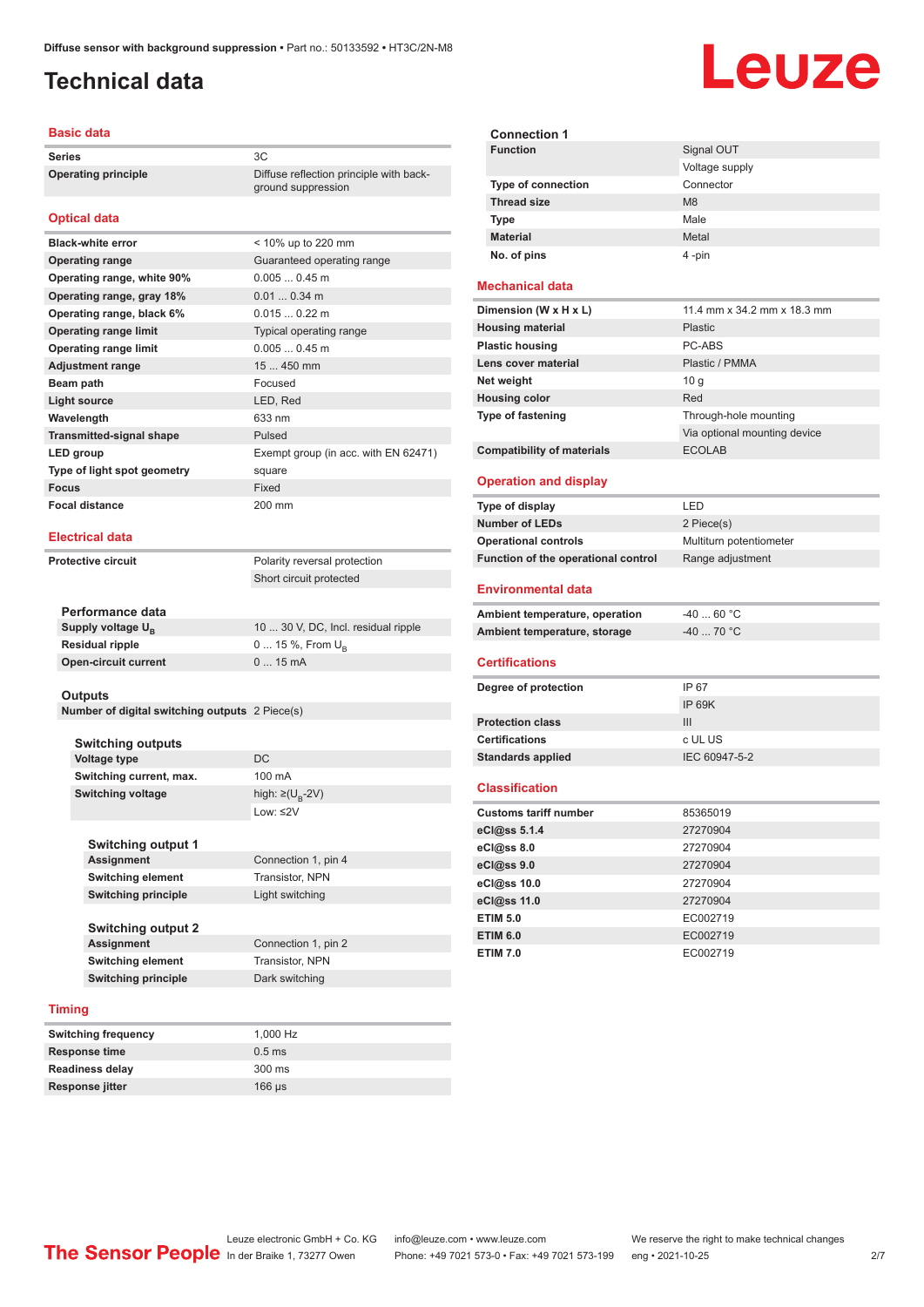# <span id="page-2-0"></span>**Dimensioned drawings**

Leuze

All dimensions in millimeters



- A Green LED
- B Yellow LED
- C Optical axis
- C1 Receiver
- C<sub>2</sub> Transmitter D Multiturn potentiometer
- E Mounting sleeve (standard)
- F Threaded sleeve (3C.B series)

# **Electrical connection**

## **Connection 1**

| <b>Function</b>    | Signal OUT<br>Voltage supply |
|--------------------|------------------------------|
| Type of connection | Connector                    |
| <b>Thread size</b> | M <sub>8</sub>               |
| <b>Type</b>        | Male                         |
| <b>Material</b>    | Metal                        |
| No. of pins        | $4 - pin$                    |

## **Pin Pin assignment**

| $\overline{ }$ | V+               |
|----------------|------------------|
| $\overline{2}$ | OUT <sub>2</sub> |
| 3              | GND              |
| $\overline{4}$ | OUT <sub>1</sub> |

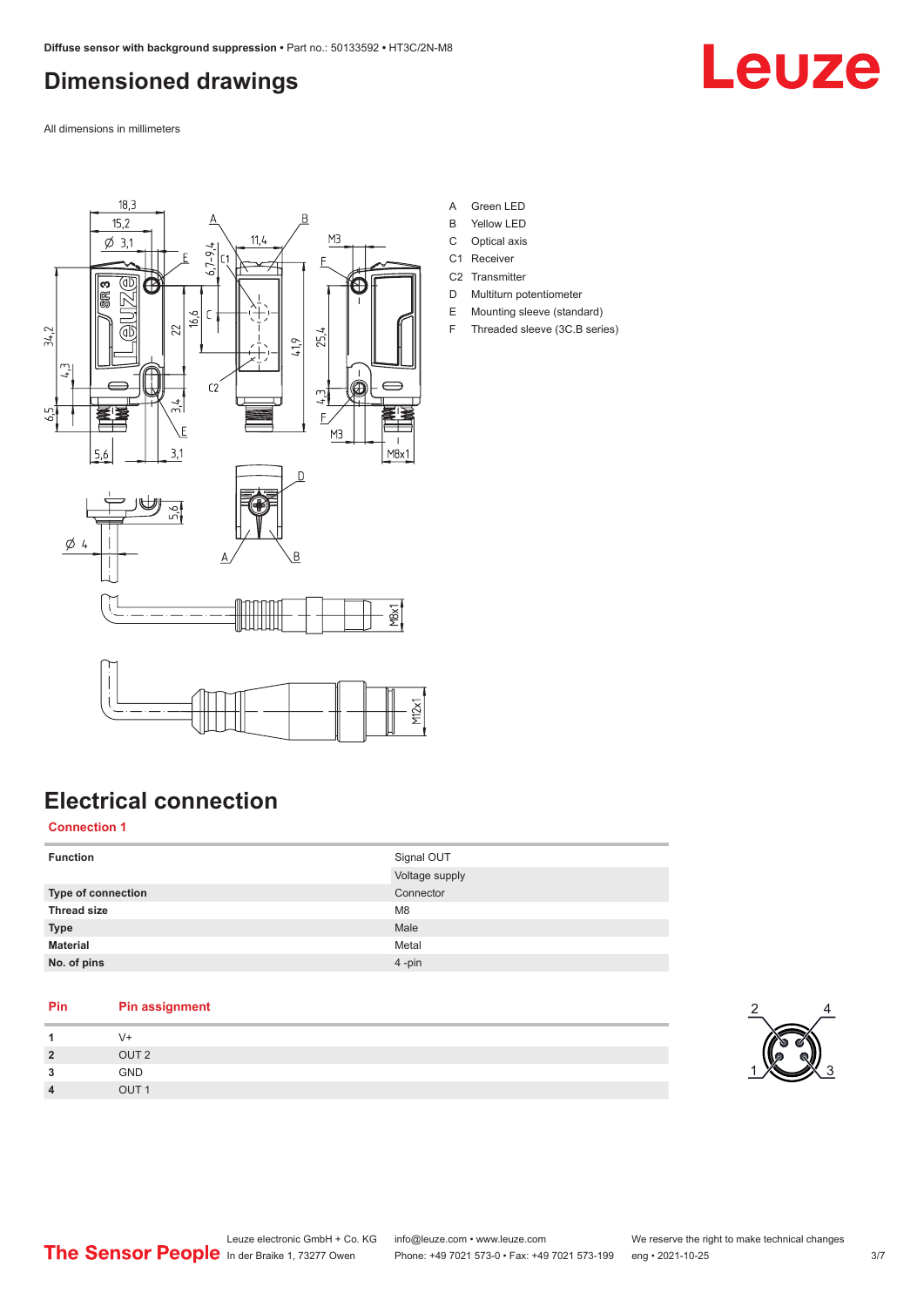# <span id="page-3-0"></span>**Diagrams**

# Leuze

Typ. response behavior (white 90 %)



Typ. black/white behavior



# **Operation and display**

| <b>LED</b> | Display                  | <b>Meaning</b>  |
|------------|--------------------------|-----------------|
|            | Green, continuous light  | Ready           |
|            | Yellow, continuous light | Object detected |

x Range [mm]

- y Reduction of range [mm]
- A White 90%
- B Gray 18%
- C Black 6%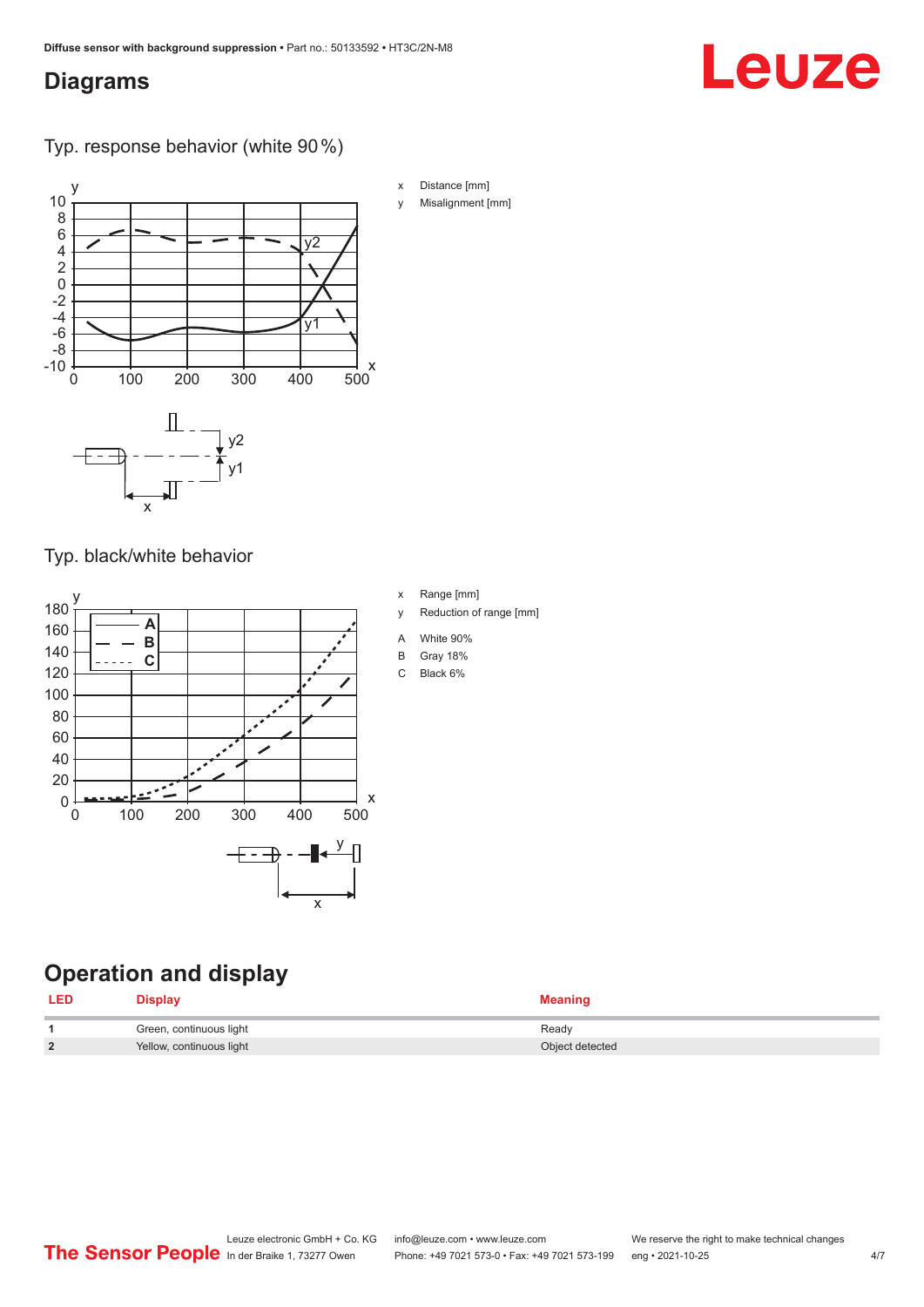## <span id="page-4-0"></span>**Part number code**



Part designation: **AAA 3C d EE-f.GG H/i J-K**

| AAA3C | Operating principle / construction<br>HT3C: Diffuse reflection sensor with background suppression<br>LS3C: Throughbeam photoelectric sensor transmitter<br>LE3C: Throughbeam photoelectric sensor receiver<br>PRK3C: Retro-reflective photoelectric sensor with polarization filter                                                                                                                                                                                                                                                                                                                                 |
|-------|---------------------------------------------------------------------------------------------------------------------------------------------------------------------------------------------------------------------------------------------------------------------------------------------------------------------------------------------------------------------------------------------------------------------------------------------------------------------------------------------------------------------------------------------------------------------------------------------------------------------|
| d     | Light type<br>n/a: red light<br>I: infrared light                                                                                                                                                                                                                                                                                                                                                                                                                                                                                                                                                                   |
| EE    | Light source<br>n/a: LED<br>L1: laser class 1<br>L2: laser class 2                                                                                                                                                                                                                                                                                                                                                                                                                                                                                                                                                  |
| f     | Preset range (optional)<br>n/a: operating range acc. to data sheet<br>xxxF: Preset range [mm]                                                                                                                                                                                                                                                                                                                                                                                                                                                                                                                       |
| GG    | <b>Equipment</b><br>n/a: standard<br>A: Autocollimation principle (single lens) for positioning tasks<br>B: Housing model with two M3 threaded sleeves, brass<br>F: Permanently set range<br>L: Long light spot<br>S: small light spot<br>T: autocollimation principle (single lens) for highly transparent bottles without tracking<br>TT: autocollimation principle (single lens) for highly transparent bottles with tracking<br>V: V-optics<br>XL: Extra long light spot<br>X: extended model<br>HF: Suppression of HF illumination (LED)                                                                       |
| н     | Operating range adjustment<br>n/a with HT: range adjustable via 8-turn potentiometer<br>n/a with retro-reflective photoelectric sensors (PRK): operating range not adjustable<br>1: 270° potentiometer<br>3: teach-in via button<br>6: auto-teach                                                                                                                                                                                                                                                                                                                                                                   |
| j.    | Switching output/function OUT 1/IN: Pin 4 or black conductor<br>2: NPN transistor output, light switching<br>N: NPN transistor output, dark switching<br>4: PNP transistor output, light switching<br>P: PNP transistor output, dark switching<br>6: push-pull switching output, PNP light switching, NPN dark switching<br>G: Push-pull switching output, PNP dark switching, NPN light switching<br>L: IO-Link interface (SIO mode: PNP light switching, NPN dark switching)<br>8: activation input (activation with high signal)<br>X: pin not used<br>1: IO-Link / light switching (NPN) / dark switching (PNP) |
| J     | Switching output / function OUT 2/IN: pin 2 or white conductor<br>2: NPN transistor output, light switching<br>N: NPN transistor output, dark switching<br>4: PNP transistor output, light switching<br>P: PNP transistor output, dark switching<br>6: push-pull switching output, PNP light switching, NPN dark switching<br>G: Push-pull switching output, PNP dark switching, NPN light switching<br>W: warning output<br>X: pin not used<br>8: activation input (activation with high signal)<br>9: deactivation input (deactivation with high signal)<br>T: teach-in via cable                                 |
| κ     | <b>Electrical connection</b><br>n/a: cable, standard length 2000 mm, 4-wire<br>5000: cable, standard length 5000 mm, 4-wire<br>M8: M8 connector, 4-pin (plug)<br>M8.3: M8 connector, 3-pin (plug)<br>200-M8: cable, length 200 mm with M8 connector, 4-pin, axial (plug)<br>200-M8.3: cable, length 200 mm with M8 connector, 3-pin, axial (plug)<br>200-M12: cable, length 200 mm with M12 connector, 4-pin, axial (plug)                                                                                                                                                                                          |

## **Note**

 $\%$  A list with all available device types can be found on the Leuze website at www.leuze.com.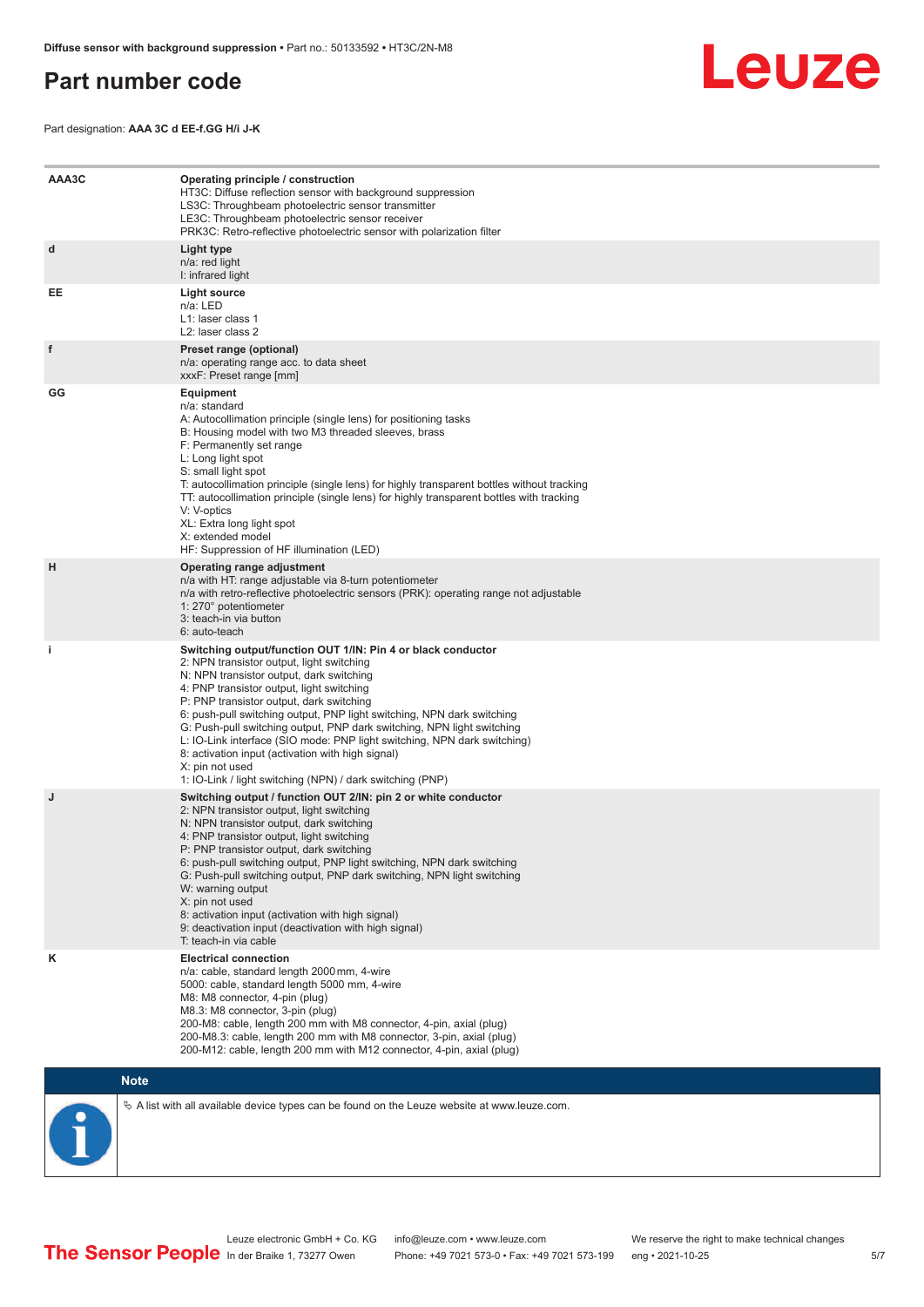## <span id="page-5-0"></span>**Notes**

## **Observe intended use!**

 $\%$  This product is not a safety sensor and is not intended as personnel protection.

 $\ddot{\phi}$  The product may only be put into operation by competent persons.

 $\%$  Only use the product in accordance with its intended use.



**For UL applications:**

ª For UL applications, use is only permitted in Class 2 circuits in accordance with the NEC (National Electric Code).

ª These proximity switches shall be used with UL Listed Cable assemblies rated 30V, 0.5A min, in the field installation, or equivalent (categories: CYJV/ CYJV7 or PVVA/PVVA7)

# **Further information**

- Light source: Average life expectancy 100,000 h at an ambient temperature of 25 °C
- Response time: For short decay times, an ohmic load of approx. 5 kOhm is recommended
- Sum of the output currents for both outputs, 50 mA for ambient temperatures > 40 °C

# **Accessories**

## Connection technology - Connection cables

|   | Part no. | <b>Designation</b> | <b>Article</b>   | <b>Description</b>                                                                                                                                |
|---|----------|--------------------|------------------|---------------------------------------------------------------------------------------------------------------------------------------------------|
| ▤ | 50130850 | KD U-M8-4A-V1-050  | Connection cable | Connection 1: Connector, M8, Axial, Female, 4-pin<br>Connection 2: Open end<br>Shielded: No<br>Cable length: 5,000 mm<br>Sheathing material: PVC  |
|   | 50130871 | KD U-M8-4W-V1-050  | Connection cable | Connection 1: Connector, M8, Angled, Female, 4-pin<br>Connection 2: Open end<br>Shielded: No<br>Cable length: 5,000 mm<br>Sheathing material: PVC |

# Mounting technology - Mounting brackets

|     | Part no. | <b>Designation</b> | <b>Article</b>  | <b>Description</b>                                                                                                                                                                       |
|-----|----------|--------------------|-----------------|------------------------------------------------------------------------------------------------------------------------------------------------------------------------------------------|
| f A | 50060511 | BT <sub>3</sub>    | Mounting device | Design of mounting device: Angle, L-shape<br>Fastening, at system: Through-hole mounting<br>Mounting bracket, at device: Screw type<br>Type of mounting device: Rigid<br>Material: Metal |

Leuze